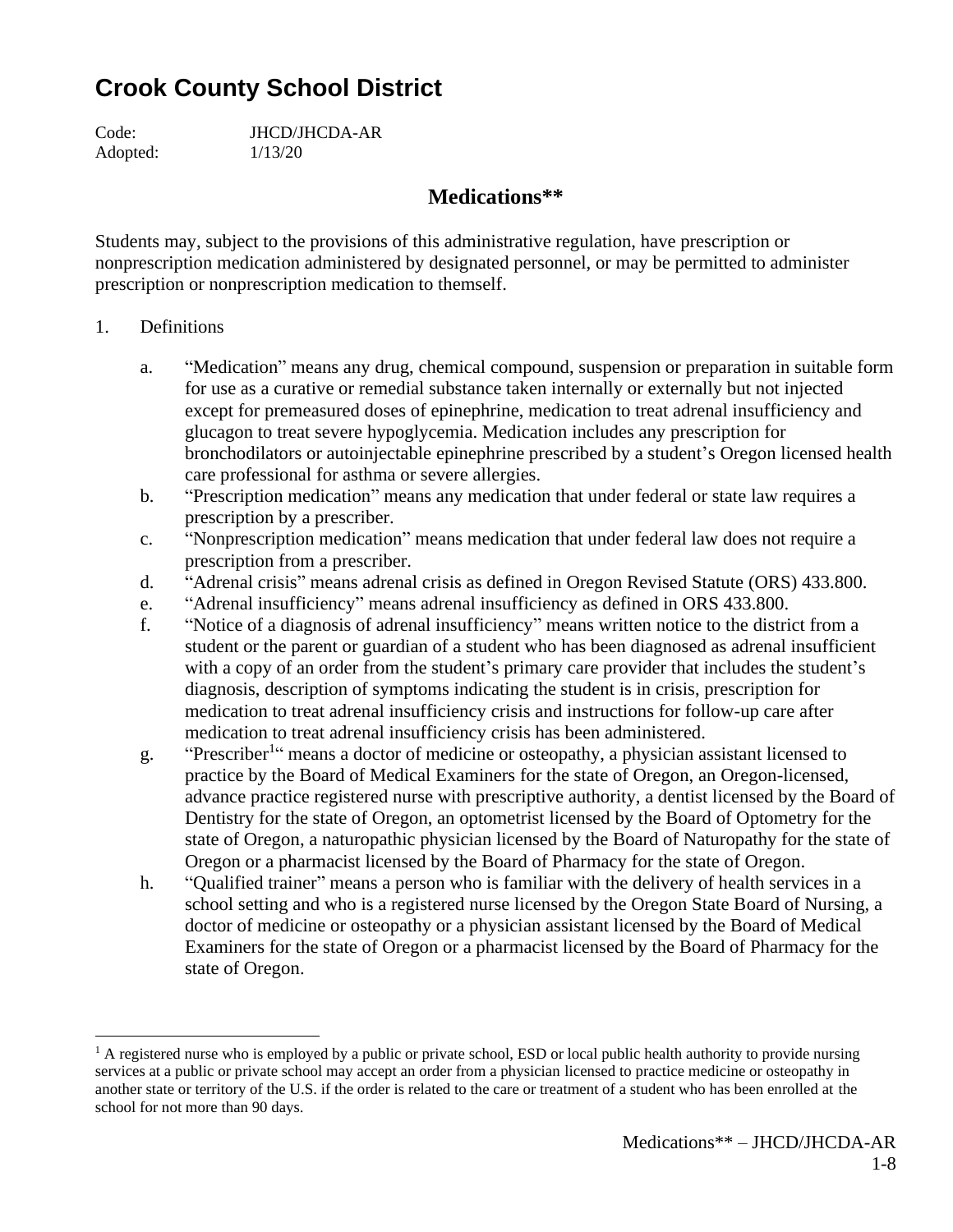- i. "Severe allergy" means a life-threatening hypersensitivity to a specific substance such as food, pollen, dust or insect sting.
- j. "Asthma" means a chronic inflammatory disorder of the airways that requires ongoing medical intervention.
- k. "Designated personnel" means the school personnel designated to administer medication pursuant to district policy and procedure.
- 2. Designated Staff/Training
	- a. The principal will designate personnel authorized to administer prescription or nonprescription medication to a student while the student is in school, at a school-sponsored activity, under the supervision of school personnel, in a before-school or after-school care program on schoolowned property and in transit to or from school or a school-sponsored activity, as required by Oregon law. The principal will supervise and ensure building and activity practices and procedures are consistent with the requirements of law, rules and this administrative regulation.
	- b. The principal will ensure the training required by Oregon law is provided to designated personnel. Training must be conducted by a qualified trainer. Training will be provided annually to designated personnel authorized to administer medication to students. The first year and every third year of training requires in-person instruction; during the intervening years, designated personnel may complete an online training that has been approved by the Oregon Department of Education (ODE) so long as a trainer is available within a reasonable amount of time following the training to answer questions and provide clarification.
	- c. Training will provide an overview of applicable provisions of Oregon law, administrative rules, district policy and administrative regulations and include, but not be limited to, the following: safe storage, handling, monitoring medication supplies, disposing of medications, record keeping and reporting of medication administration and errors in administration, emergency medical response for life-threatening side effects, allergic reactions or adrenal insufficiency and student confidentiality. Materials as recommended and/or approved by the ODE will be used.
	- d. A copy of the district's policy and administrative regulation will be provided to all staff authorized to administer medication to students and others, as appropriate.
- 3. Administering Premeasured Doses of Epinephrine to a Student or Other Individual

A premeasured dose of epinephrine may be administered by trained, designated personnel to any student or other individual on school premises who the personnel believe, in good faith, is experiencing a severe allergic reaction, regardless of whether the student or individual has a prescription for epinephrine.

4. Administering of Medication to a Student Experiencing Symptoms of Adrenal Crisis

A student experiencing symptoms of adrenal crisis while the student is in school, at a schoolsponsored activity, while under the supervision of school personnel, in a before-school or afterschool care program on school-owned property and in transit to or from a school or a schoolsponsored activity, may be treated by designated personnel and shall be subject to the following:

a. Upon notice of a diagnosis of adrenal insufficiency, as defined in Oregon Administrative Rule (OAR) 581-021-0037, the building principal will designate one or more school personnel to be responsible for administering the medication to treat adrenal insufficiency;

Medications\*\* – JHCD/JHCDA-AR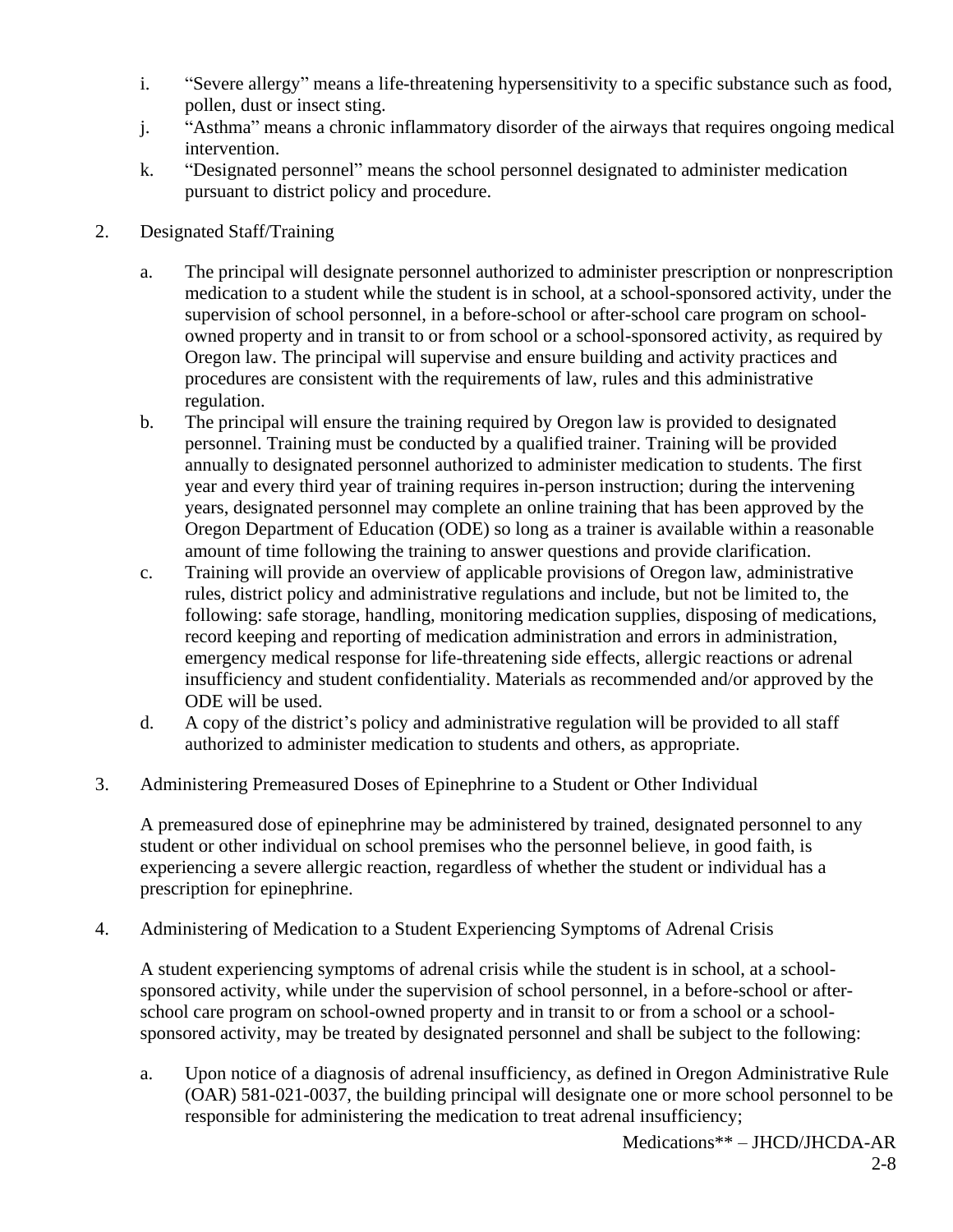- b. The designated personnel will successfully complete training to administer medication to treat a student who has adrenal insufficiency and is experiencing symptoms of adrenal crisis in accordance with the rules adopted by the Oregon Health Authority;
- c. The student or the student's parent or guardian must provide adequate supply of the student's prescribed medication to the district;
- d. The district will require the development of an individualized health care plan for the student that includes protocols for preventing exposures to allergens, and establishes if or when a student may self-carry prescription medication when the student has not been approved to selfadminister medication;
- e. In the event that a student experiences symptoms of adrenal crisis and the designated personnel determines the medication to treat adrenal insufficiency should be administered, any available staff member will immediately call 911 and the student's parent or guardian.
- 5. Administering Medication to a Student
	- a. A request to permit designated personnel to administer medication to a student may be approved by the district and is subject to the following:
		- (1) A written request for designated personnel to administer prescription medication to a student, if because of the prescribed frequency or schedule, the medication must be given while the student is in school, at a school-sponsored activity, while under the supervision of school personnel and in transit to or from school or a school-sponsored activity, must be submitted to the school office and shall include:
			- (a) The written permission of the student's parent or guardian or the student if the student is allowed to seek medical care without parental consent pursuant to ORS 109.610, 109.640 or 109.675; and
			- (b) The written instruction from the prescriber for the administration of the medication to the student that includes:
				- (i) Name of the student;
				- (ii) Name of the medication;
				- (iii) Method of administration;
				- (iv) Dosage;
				- (v) Frequency of administration;
				- (vi) Other special instructions from the prescriber, if any; and
				- (vii) Signature of the prescriber.

The prescription label prepared by a pharmacist at the direction of the prescriber, will be considered to meet this requirement if it contains the information listed in (i)-(vi) above.

- (2) A written request for designated personnel to administer nonprescription medication to a student must be submitted to the school office and is subject to the following:
	- (a) The nonprescription medication is necessary for the student to remain in school;
	- (b) The nonprescription medication is provided in the original manufacturer's container by the parent or guardian of the student;
	- (c) The written instruction from the student's parent or guardian for the administration of the nonprescription medication includes: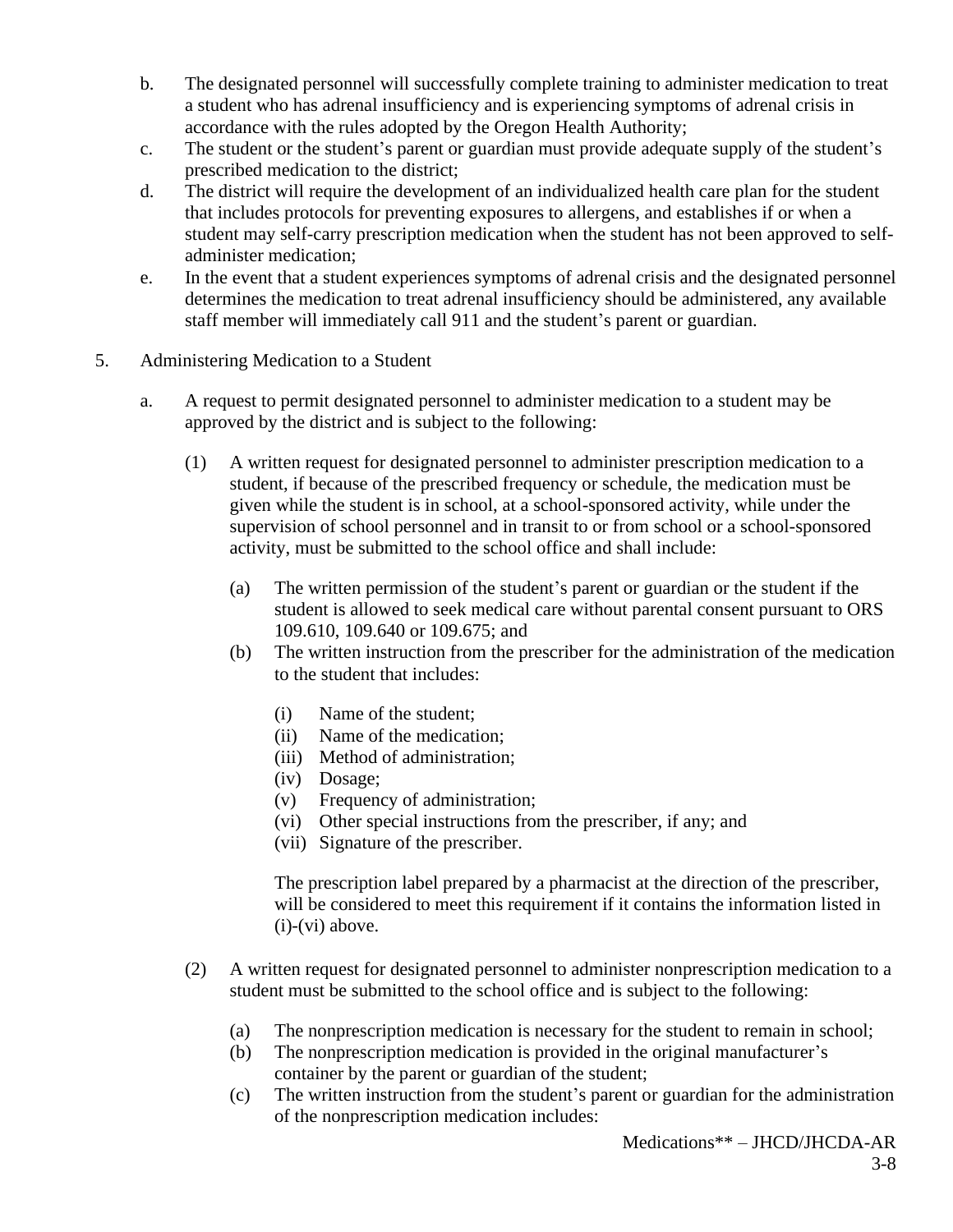- (i) Name of the student;
- (ii) Name of the medication;
- (iii) Method of administration;
- (iv) Dosage;
- (v) Frequency of administration;
- (vi) Other special instructions, if any; and
- (vii) Signature of the student's parent or guardian.

If the written instruction is not consistent with the manufacturer's guidelines for the nonprescription medication, the written instruction must also include a written order allowing the inconsistent administration signed by a prescriber.

- (d) If the nonprescription medication is not approved by the Food and Drug Administration (FDA), a written order from the student's prescriber is required and will include:
	- (i) Name of the student;
	- (ii) Name of the medication;
	- (iii) Dosage;
	- (iv) Method of administration;
	- (v) Frequency of administration;
	- (vi) A statement that the medication must be administered while the student is in school;
	- (vii) Other special instructions, if any; and
	- (viii) Signature of the prescriber.
- b. An individualized health care and allergy plan will be developed for a student with a known life-threatening allergy and will include protocols for preventing exposures to allergens and procedures for responding to life-threatening allergic reactions while the student is in school, at a school-sponsored activity, while under the supervision of school personnel, in a beforeschool or after-school care program on school-owned property and in transit to or from school or a school-sponsored activity, and will include a determination on if or when the student may self-carry prescription medication if the student has not been approved to self-administer medication;
- c. It is the student's parent or guardian's, or the student's if the student is allowed to seek medical care without parental consent, responsibility to ensure that an adequate amount of medication is on hand at the school for the duration of the student's need to take medication;
- d. It is the student's parent or guardian's, or the student's if the student is allowed to seek medical care without parental consent, responsibility to ensure that the school is informed in writing of any changes in medication instructions;
- e. In the event a student refuses medication, the parent or guardian will be notified immediately, except where a student is allowed to seek medical care without parental consent. No attempt will be made to administer medication to a student who refuses a medication:
- f. Any error in administration of a medication will be reported to the parent or guardian immediately, except where a student is allowed to seek medical care without parental consent'. Errors include, but are not limited to, administering medication to the wrong student, administering the wrong medication, dose, frequency of administration or method of administration;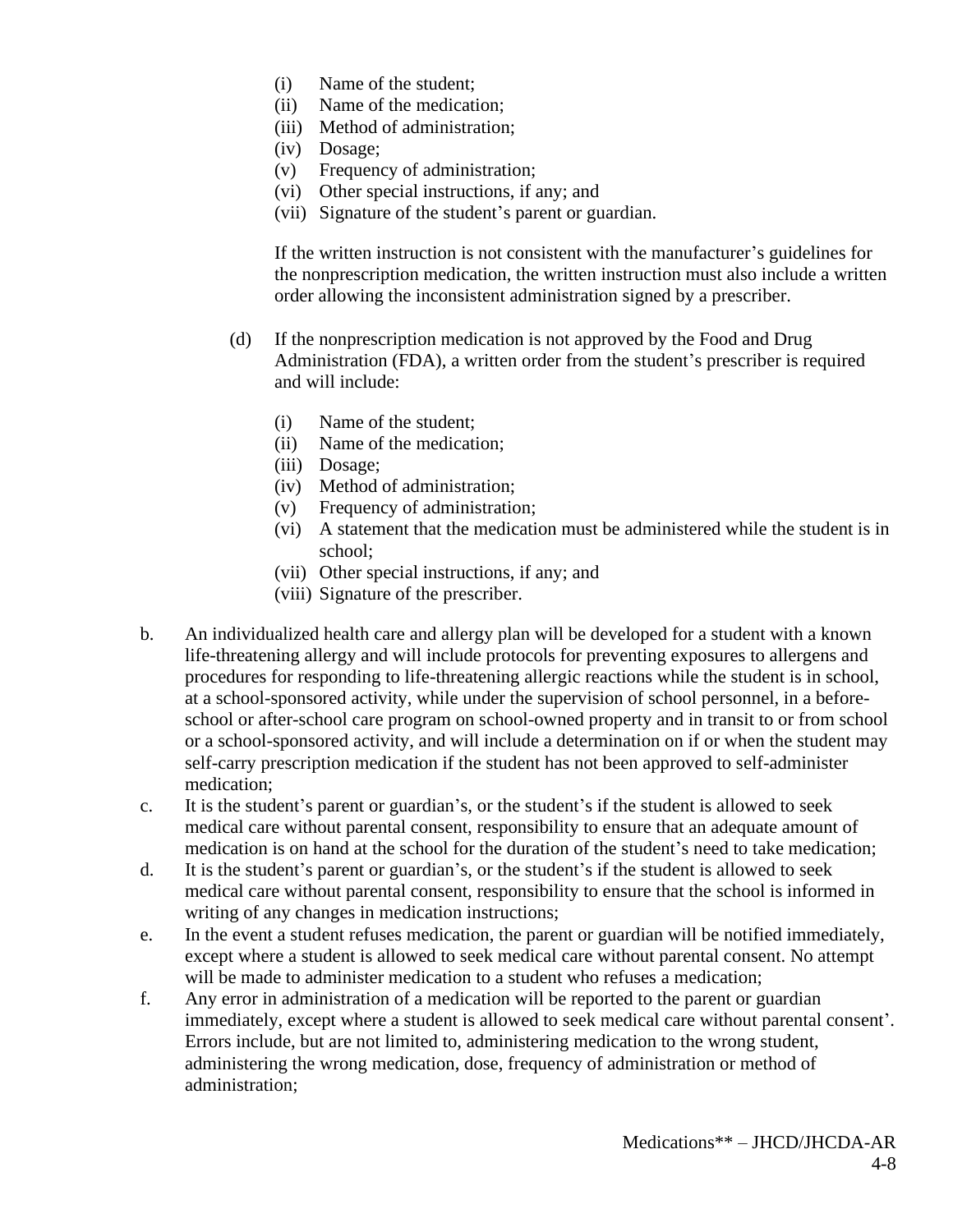- g. Medication shall not be administered until the necessary permission form and written instructions have been submitted as required by the district.
- 6. Administration of Medication by a Student to Themself
	- a. A student, including a student in grade K through 12 with asthma or severe allergies, may be permitted to administer medication to themself without assistance from designated personnel and is subject to the following:
		- (1) A student must demonstrate the ability, developmentally and behaviorally, to selfadminister prescription medication and must have:
			- (a) A permission form from a parent or guardian, except when the student is allowed to seek medical care without parental consent pursuant to ORS 109.610, 109.640 or 109.675, and other documentation requested by the district must be submitted for self-medication of all prescription medications;
			- (b) If the student has asthma, diabetes and/or a severe allergy, a medication that is prescribed by a prescriber and a written treatment plan developed by a prescriber or other Oregon licensed health care professional for managing of the student's asthma, diabetes and/or severe allergy, and directs use by the student while the student is in school, at a school-sponsored activity, while under the supervision of school personnel, in a before-school or after-school care program on school-owned property and in transit to or from school or a school-sponsored activity. The prescriber will include acknowledgment that the student has been instructed in the correct and responsible use of the prescribed medication;
			- (c) The permission to self-administer the medication from a building administrator and a prescriber or registered nurse practicing in a school setting.
		- (2) A student must demonstrate the ability, developmentally and behaviorally, to selfadminister nonprescription medication and must have:
			- (a) The written permission of the student's parent or guardian, except when the student is allowed to seek medical care without parental consent pursuant to ORS 109.610, 109.640 or 109.675;
			- (b) The student's name affixed to the manufacturer's original container; and
			- (c) The permission to self-administer medication from a building administrator.
		- (3) A student must demonstrate the ability, developmentally and behaviorally, to selfadminister nonprescription medication that is not approved by the FDA and must have:
			- (a) The written permission of the student's parent or guardian, except when the student is allowed to seek medical care without parental consent pursuant to ORS 109.610, 109.640 or 109.675; and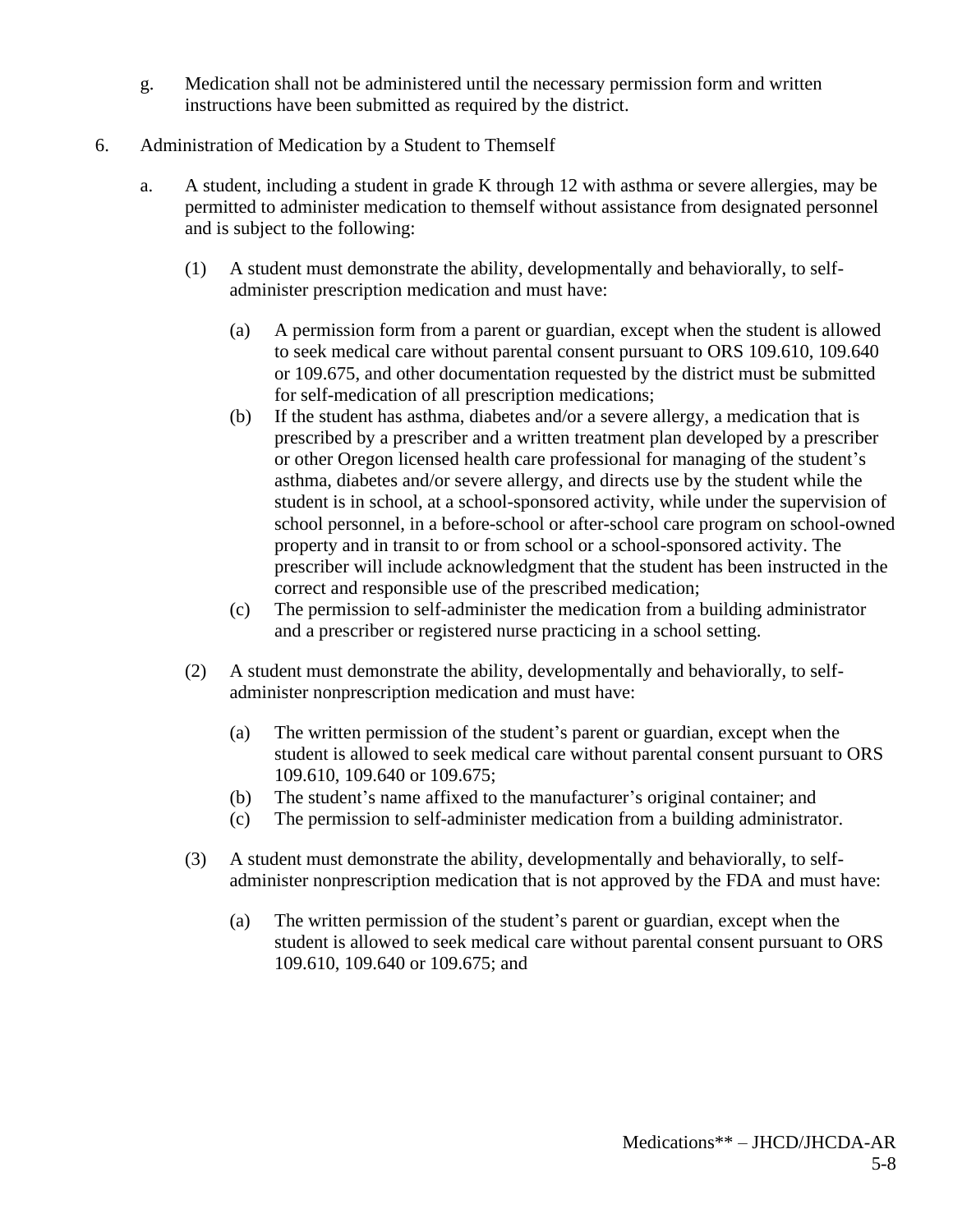- (b) A written order from the student's prescriber that includes:
	- (i) Name of the student;
	- (ii) Name of the medication;
	- (iii) Dosage;
	- (iv) Method of administration;
	- (v) Frequency of administration;
	- (vi) A statement that the medication must be administered while the student is in school;
	- (vii) Other special instructions, if any; and
	- (viii) Signature of the prescriber.
- b. The student may have in his/her possession only the amount of medication needed for that school day, except for manufacturer's packaging that contains multiple dosage, the student may carry one package, such as, but not limited to, autoinjectable epinephrine or bronchodilators/inhalers;
- c. Sharing and/or borrowing of any medication with another student is strictly prohibited;
- d. For a student who has been prescribed bronchodilators or epinephrine, the designated personnel will request that the parent or guardian provide backup medication for emergency use by that student. Backup medication, if provided, will be kept at the student's school in a location to which the student has immediate access in the event the student has an asthma and/or severe allergy emergency;
- e. Upon written request from a parent or guardian, and with a prescriber's written statement that the lack of immediate access to a backup autoinjectable epinephrine may be life threatening to a student, and the location the school stores backup medication is not located in the student's classroom, a process shall be established to allow the backup autoinjectable epinephrine to be kept in a reasonably secure location in the student's classroom;
- f. A student shall not administer medication to themself until the necessary permission form and written instructions have been submitted as required by the district;
- g. Permission for a student to administer medication to themself may be revoked if the student violates the Board policy and/or this administrative regulation;
- h. A student may be subject to discipline, up to and including expulsion, as appropriate;
- i. A student permitted to administer medication to themself may be monitored by designated personnel to monitor the student's response to the medication.
- 7. Handling, Monitoring and Safe Storage of Medication Supplies for Administering Medication to Students
	- a. Medication administered by designated personnel to a student or self-administered by a student, must be delivered to the school in its original container, accompanied by the permission form and written instructions, as required above.
	- b. Medication in capsule or tablet form and categorized as a sedative, stimulant, anticonvulsant, narcotic analgesic or psychotropic medication will be counted by designated personnel in the presence of another district employee upon receipt, documented in the student's medication log and routinely monitored during storage and administration. Discrepancies will be reported to the principal immediately and documented in the student's medication log. For such medication not in capsule or tablet form, standard measuring and monitoring procedures will apply.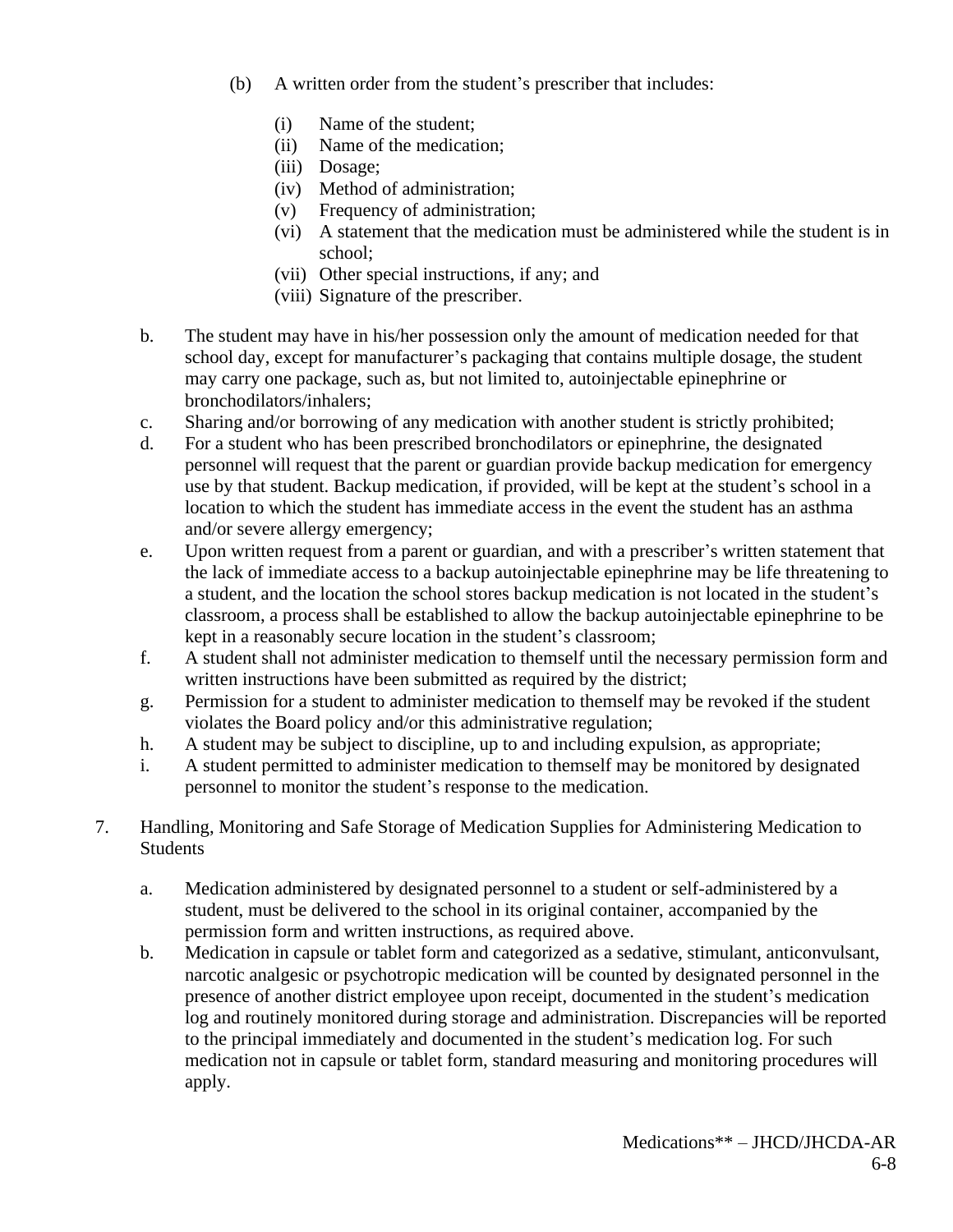- c. Designated personnel will follow the written instructions of the prescriber and the student or the student's parent or guardian, and training guidelines as may be recommended by the ODE for administering all forms of prescription and/or nonprescription medications.
- d. Medication will be secured as follows:
	- (1) Nonrefrigerated medications will be stored in a locked cabinet, drawer or box;
	- (2) Medications requiring refrigeration will be stored in a locked box in a refrigerator;
	- (3) Access to medication storage keys will be limited to the principal and designated personnel.
- e. Designated personnel will be responsible for monitoring all medication supplies and for ensuring medication is secure at all times, not left unattended after administering and that the medication container is properly sealed and returned to storage.
- f. In the event medication is running low or an inadequate dosage is on hand to administer the medication, the designated personnel will notify the student's parent or guardian or the student (in situations involving ORS 109.610, 109.640 and 109.675) immediately.
- 8. Emergency Response
	- a. Designated personnel will notify 911 or other appropriate emergency medical response systems and administer first aid, as necessary, in the event of life-threatening side effects that result from district-administered medication or from student self-medication or allergic reactions. The parent or guardian and principal will be notified immediately.
	- b. Minor adverse reactions that result from district-administered medication or from student selfmedication will be reported to the parent or guardian immediately, except when the student is allowed to seek medical care without parental consent pursuant to ORS 109.610, 109.640 or 109.675.
	- c. Any available district staff will immediately call 911 and the student's parent or guardian if the designated personnel believes the student is experiencing symptoms of adrenal crisis and plans to administer medication.
- 9. Disposal of Medications
	- a. Medication not picked up by the student's parent or guardian, or the student when allowed pursuant to ORS 109.610, 109.640 and 109.675, at the end of the school year or within five school days of the end of the medication period, whichever is earlier, will be disposed of by designated personnel in a nonrecoverable fashion as follows:
		- (1) Medication will be removed from its original container and personal information will be destroyed;
		- (2) Solid medications will be crushed, mixed or dissolved in water, liquid medications will be mixed or dissolved in water; and
		- (3) Mixed with an undesirable substance, e.g., coffee grounds, kitty litter, flour; and
		- (4) Placed in impermeable non-descriptive containers, e.g., empty cans or sealable bags, and placed in the trash.